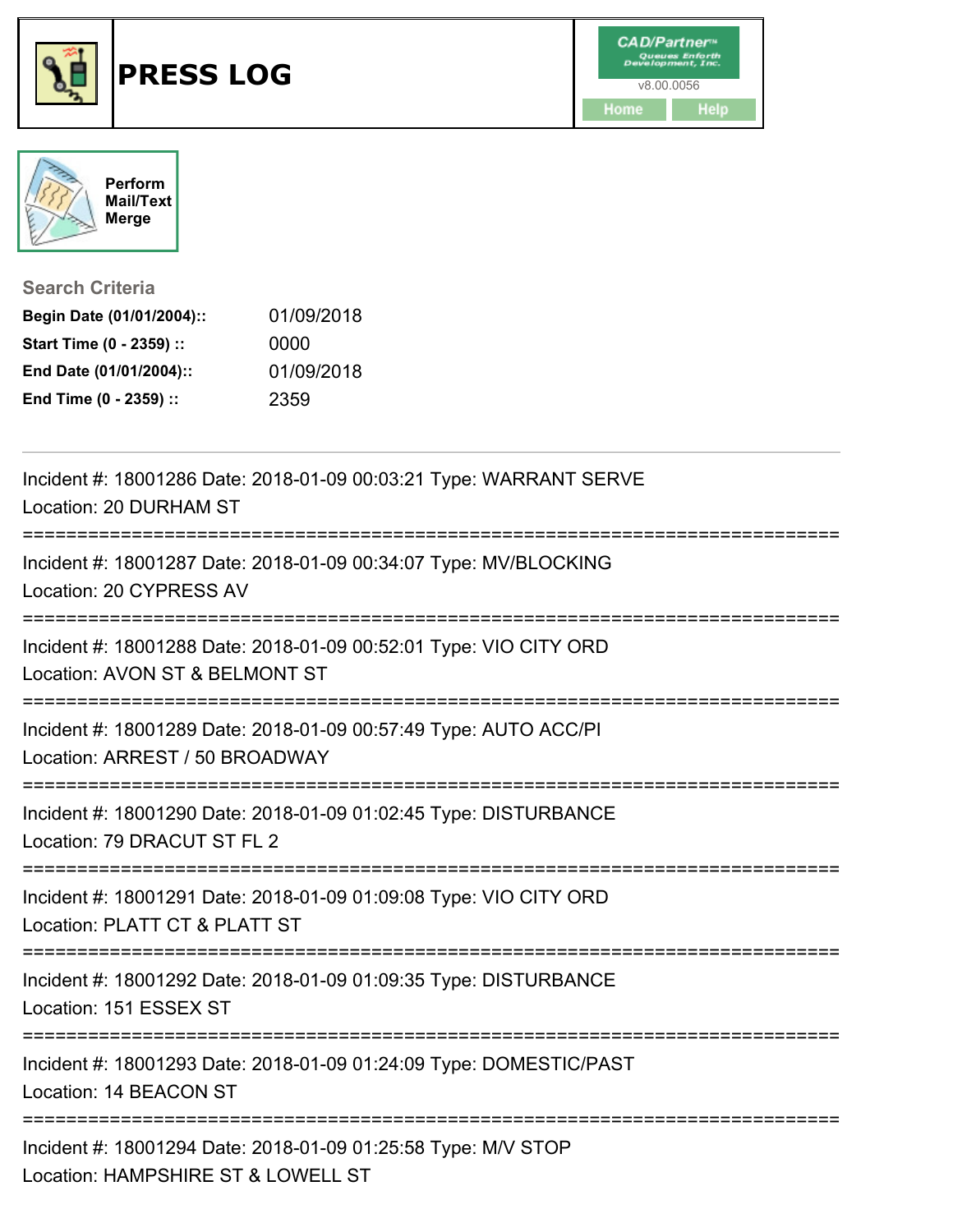| Incident #: 18001295 Date: 2018-01-09 01:36:49 Type: TOW/REPOSSED<br>Location: 160 PARKER ST                                    |
|---------------------------------------------------------------------------------------------------------------------------------|
| Incident #: 18001296 Date: 2018-01-09 01:53:50 Type: M/V STOP<br>Location: HAVERHILL ST & WEST ST                               |
| Incident #: 18001297 Date: 2018-01-09 02:04:52 Type: M/V STOP<br>Location: S BROADWAY                                           |
| Incident #: 18001298 Date: 2018-01-09 02:18:27 Type: M/V STOP<br>Location: BROADWAY & CROSS ST                                  |
| Incident #: 18001299 Date: 2018-01-09 02:40:20 Type: M/V STOP<br>Location: AMESBURY ST & COMMON ST                              |
| Incident #: 18001300 Date: 2018-01-09 02:41:10 Type: M/V STOP<br>Location: MERRIMACK ST & PARKER ST                             |
| Incident #: 18001302 Date: 2018-01-09 02:53:21 Type: M/V STOP<br><b>Location: PORTLAND ST</b>                                   |
| Incident #: 18001301 Date: 2018-01-09 02:53:41 Type: M/V STOP<br>Location: FRANKLIN ST & HAVERHILL ST                           |
| Incident #: 18001303 Date: 2018-01-09 03:35:00 Type: M/V STOP<br>Location: MARKET ST & PARKER ST                                |
| Incident #: 18001304 Date: 2018-01-09 03:38:08 Type: M/V STOP<br>Location: MYRTLE ST & WILLOW ST                                |
| Incident #: 18001305 Date: 2018-01-09 03:45:12 Type: M/V STOP<br>Location: LOWELL ST & MILTON ST                                |
| ===================================<br>Incident #: 18001306 Date: 2018-01-09 03:47:37 Type: M/V STOP<br>Location: 493 LOWELL ST |
| Incident #: 18001307 Date: 2018-01-09 03:57:09 Type: M/V STOP<br>Location: CHESTNUT ST & WHITE ST                               |
| Incident #: 18001308 Date: 2018-01-09 04:11:55 Type: ALARMS<br>Location: CARRIBBEAN BAKERY / 205 BROADWAY                       |

===========================================================================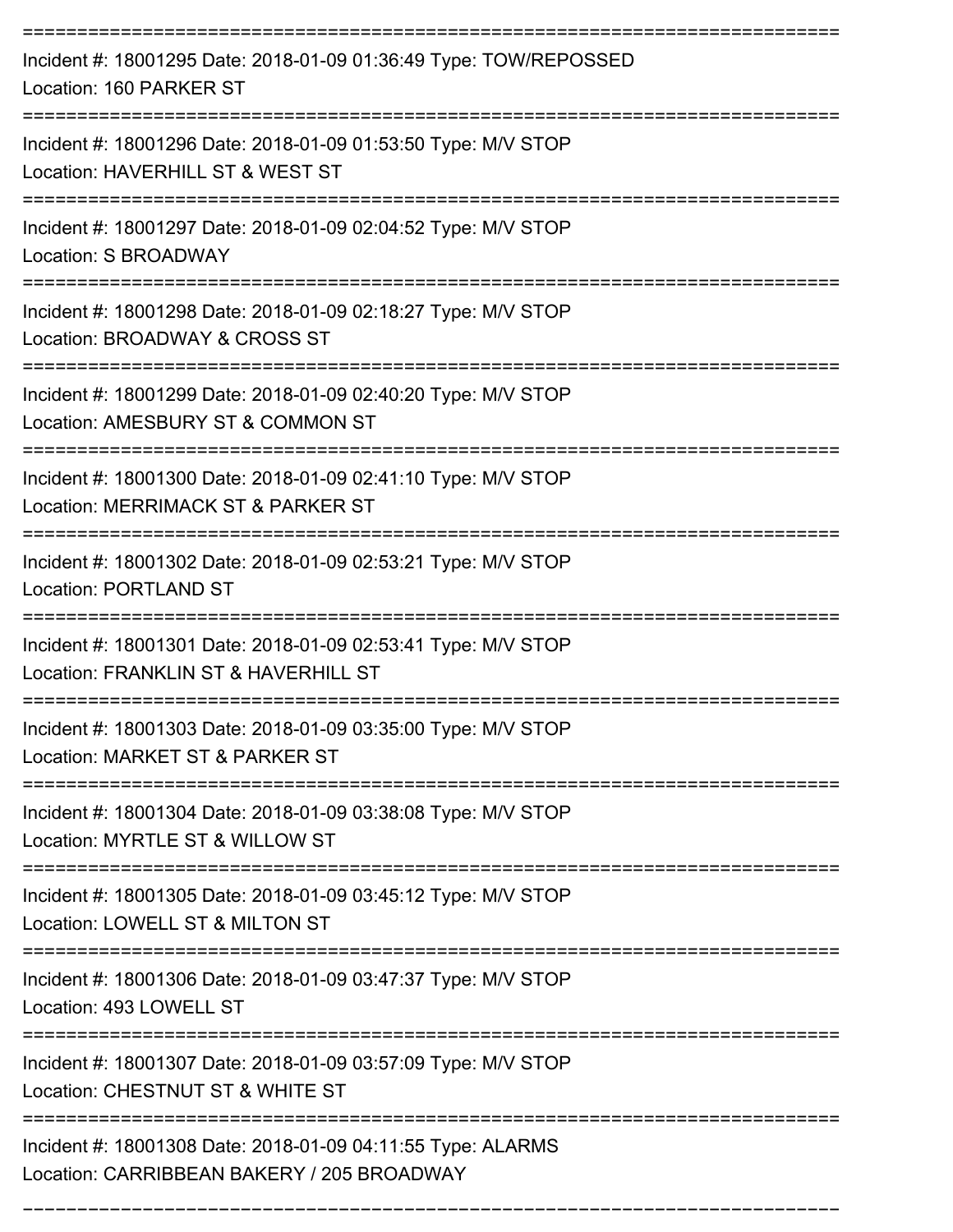| Incident #: 18001309 Date: 2018-01-09 04:17:15 Type: M/V STOP<br>Location: 93 E HAVERHILL ST                                                                |
|-------------------------------------------------------------------------------------------------------------------------------------------------------------|
| Incident #: 18001310 Date: 2018-01-09 04:32:51 Type: M/V STOP<br>Location: LAWRENCE ST & MAPLE ST                                                           |
| Incident #: 18001311 Date: 2018-01-09 05:03:08 Type: MV/BLOCKING<br>Location: 37 SUMMER ST<br>-==================================                           |
| Incident #: 18001312 Date: 2018-01-09 05:39:14 Type: VIO CITY ORD<br><b>Location: FLORENCE AV</b>                                                           |
| Incident #: 18001313 Date: 2018-01-09 06:08:12 Type: ALARM/BURG<br>Location: 53 S BROADWAY                                                                  |
| Incident #: 18001314 Date: 2018-01-09 06:50:23 Type: AUTO ACC/UNK PI<br>Location: TENNIS COURTS / BOXFORD ST & OSGOOD ST<br>:============================== |
| Incident #: 18001315 Date: 2018-01-09 07:43:09 Type: ALARMS<br>Location: AUTO MUSIC / 273 S UNION ST                                                        |
| Incident #: 18001316 Date: 2018-01-09 07:47:30 Type: AUTO ACC/NO PI<br>Location: 77 FOSTER ST                                                               |
| Incident #: 18001317 Date: 2018-01-09 07:48:46 Type: A&B D/W PAST<br>Location: 383 HAVERHILL ST #14                                                         |
| Incident #: 18001318 Date: 2018-01-09 08:10:43 Type: M/V STOP<br>Location: 575 COMMON ST                                                                    |
| Incident #: 18001319 Date: 2018-01-09 08:11:28 Type: AUTO ACC/NO PI<br>Location: MERRIMACK ST & PARKER ST                                                   |
| Incident #: 18001320 Date: 2018-01-09 08:16:07 Type: M/V STOP<br>Location: FRANKLIN ST & VALLEY ST                                                          |
| Incident #: 18001321 Date: 2018-01-09 08:19:54 Type: DRUG OVERDOSE<br>Location: 362 ESSEX ST #305                                                           |
| Incident #: 18001323 Date: 2018-01-09 08:25:30 Type: HIT & RUN M/V<br>Location: PARKER & MERRIMACK                                                          |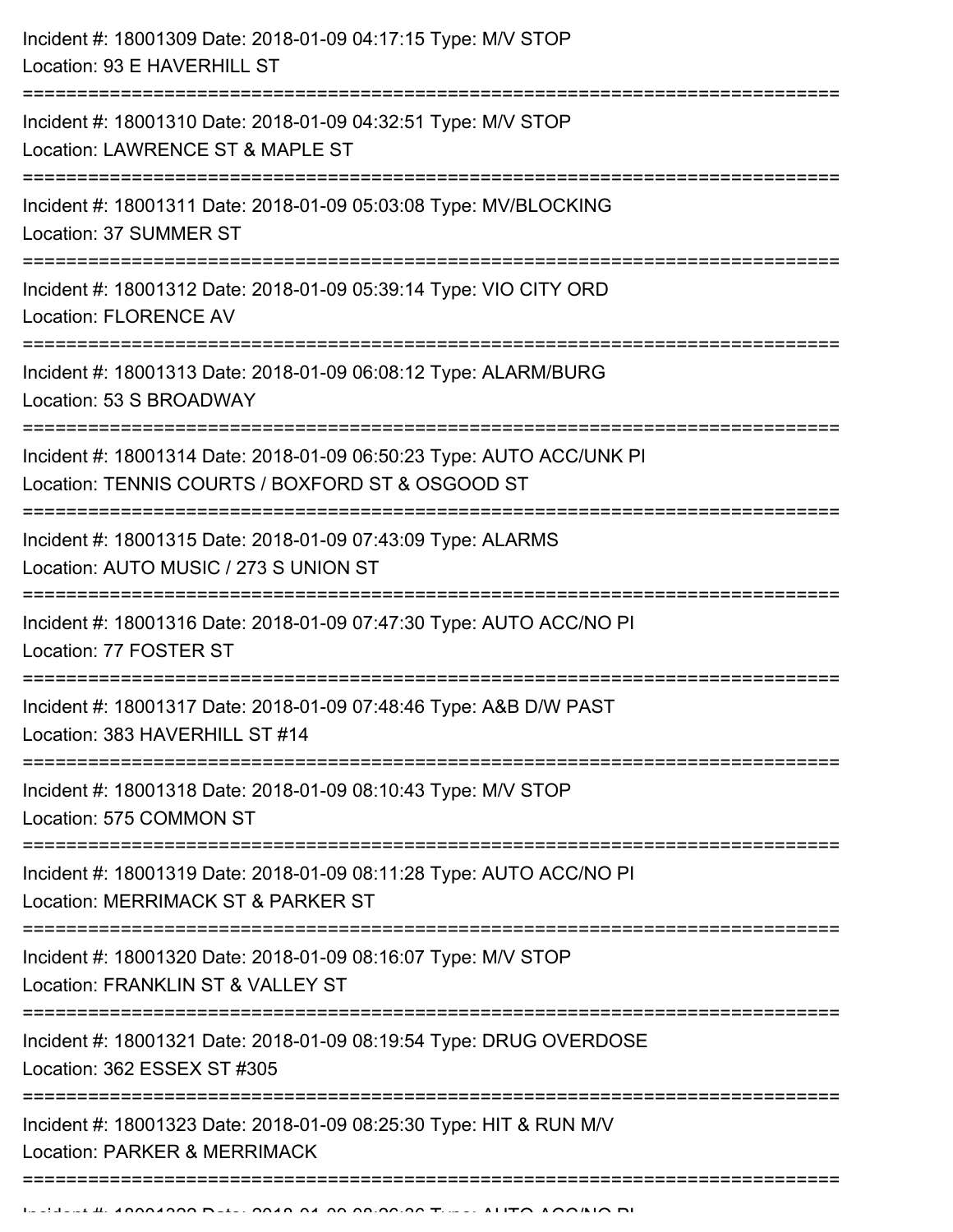| Location: 411 RIVERSIDE DR                                                                                    |
|---------------------------------------------------------------------------------------------------------------|
| Incident #: 18001324 Date: 2018-01-09 08:29:37 Type: HIT & RUN M/V<br>Location: 271 CRAWFORD ST               |
| Incident #: 18001325 Date: 2018-01-09 08:34:12 Type: DISTURBANCE<br>Location: 91 NEWBURY ST FL 2              |
| Incident #: 18001326 Date: 2018-01-09 08:48:30 Type: DISTURBANCE<br>Location: 48 COOLIDGE ST #1               |
| Incident #: 18001327 Date: 2018-01-09 09:02:53 Type: HIT & RUN M/V<br>Location: 311 WATER ST                  |
| Incident #: 18001328 Date: 2018-01-09 09:09:56 Type: AUTO ACC/NO PI<br>Location: 34 HAVERHILL ST              |
| Incident #: 18001329 Date: 2018-01-09 09:11:11 Type: HIT & RUN M/V<br>Location: 235 PROSPECT ST               |
| Incident #: 18001330 Date: 2018-01-09 09:11:41 Type: LARCENY/PAST<br>Location: 383 HAVERHILL ST               |
| Incident #: 18001331 Date: 2018-01-09 09:13:17 Type: PARK & WALK<br>Location: BRADFORD ST & BROADWAY          |
| Incident #: 18001332 Date: 2018-01-09 09:14:16 Type: WARRANT SERVE<br>Location: 108 TRENTON ST                |
| Incident #: 18001333 Date: 2018-01-09 09:21:39 Type: CK WELL BEING<br>Location: 6 STANDISH RD                 |
| Incident #: 18001334 Date: 2018-01-09 09:31:44 Type: CK WELL BEING<br>Location: COFFEE CAN / 280 MERRIMACK ST |
| Incident #: 18001335 Date: 2018-01-09 09:32:09 Type: VIO CITY ORD<br>Location: ARCHER ST                      |
| Incident #: 18001336 Date: 2018-01-09 09:35:01 Type: M/V STOP<br>Location: BRADFORD ST & BROADWAY             |
| Incident #: 18001337 Date: 2018-01-09 09:40:22 Type: HIT & RUN M/V                                            |

Location: 140 WATER ST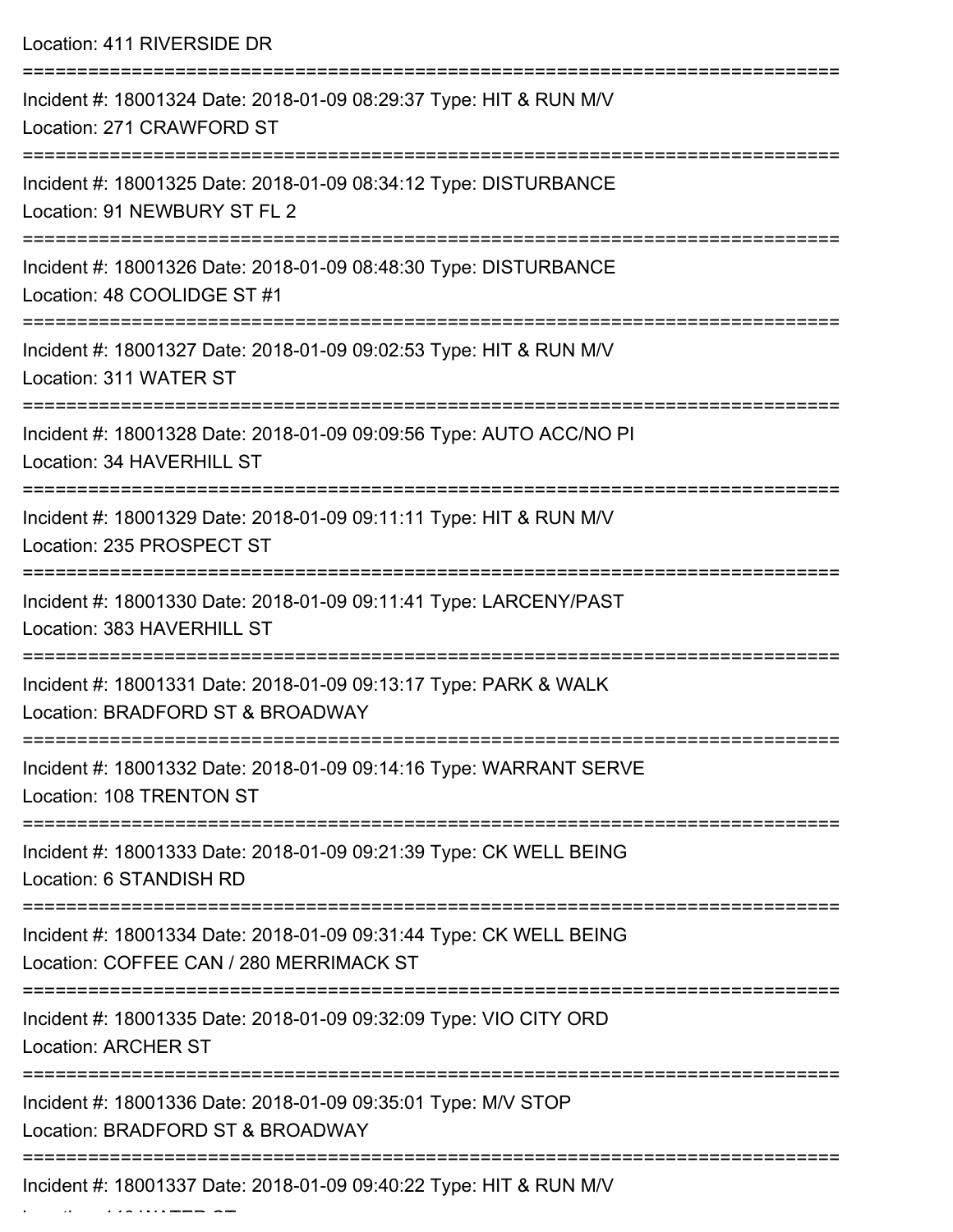| Incident #: 18001338 Date: 2018-01-09 09:49:08 Type: M/V STOP<br>Location: S UNION ST & SALEM ST                                                                       |
|------------------------------------------------------------------------------------------------------------------------------------------------------------------------|
| Incident #: 18001339 Date: 2018-01-09 09:50:48 Type: M/V STOP<br>Location: S UNION ST & SALEM ST                                                                       |
| Incident #: 18001340 Date: 2018-01-09 10:13:10 Type: AUTO ACC/NO PI<br>Location: 172 JACKSON ST                                                                        |
| Incident #: 18001341 Date: 2018-01-09 10:16:54 Type: ALARM/BURG<br>Location: 341 AMES ST                                                                               |
| Incident #: 18001342 Date: 2018-01-09 10:42:39 Type: M/V STOP<br>Location: BODWELL ST & MELROSE ST                                                                     |
| Incident #: 18001343 Date: 2018-01-09 10:45:26 Type: M/V STOP<br>Location: ANDOVER ST & COOLIDGE ST                                                                    |
| Incident #: 18001344 Date: 2018-01-09 10:49:07 Type: SPECIAL CHECK<br>Location: MECHANIC ST & UNION ST                                                                 |
| Incident #: 18001347 Date: 2018-01-09 10:52:37 Type: STOL/MV/PAS<br>Location: 10 N BOYLSTON ST                                                                         |
| Incident #: 18001345 Date: 2018-01-09 10:55:26 Type: NOTIFICATION<br>Location: 243 S BROADWAY #01                                                                      |
| --------------------------------------<br>--------====================<br>Incident #: 18001346 Date: 2018-01-09 10:55:53 Type: SUS PERS/MV<br>Location: 27 BASSWOOD ST |
| Incident #: 18001348 Date: 2018-01-09 10:58:38 Type: M/V STOP<br>Location: 21 HANCOCK ST                                                                               |
| Incident #: 18001349 Date: 2018-01-09 11:01:16 Type: UNWANTEDGUEST<br>Location: 12 METHUEN ST FL 2                                                                     |
| Incident #: 18001350 Date: 2018-01-09 11:06:50 Type: INVESTIGATION<br>Location: 22 WILMOT ST                                                                           |
| Incident #: 18001352 Date: 2018-01-09 11:07:58 Type: VIO CITY ORD<br>Location: LAWRENCE BOYS + GIRLS CLUB / 136 WATER ST                                               |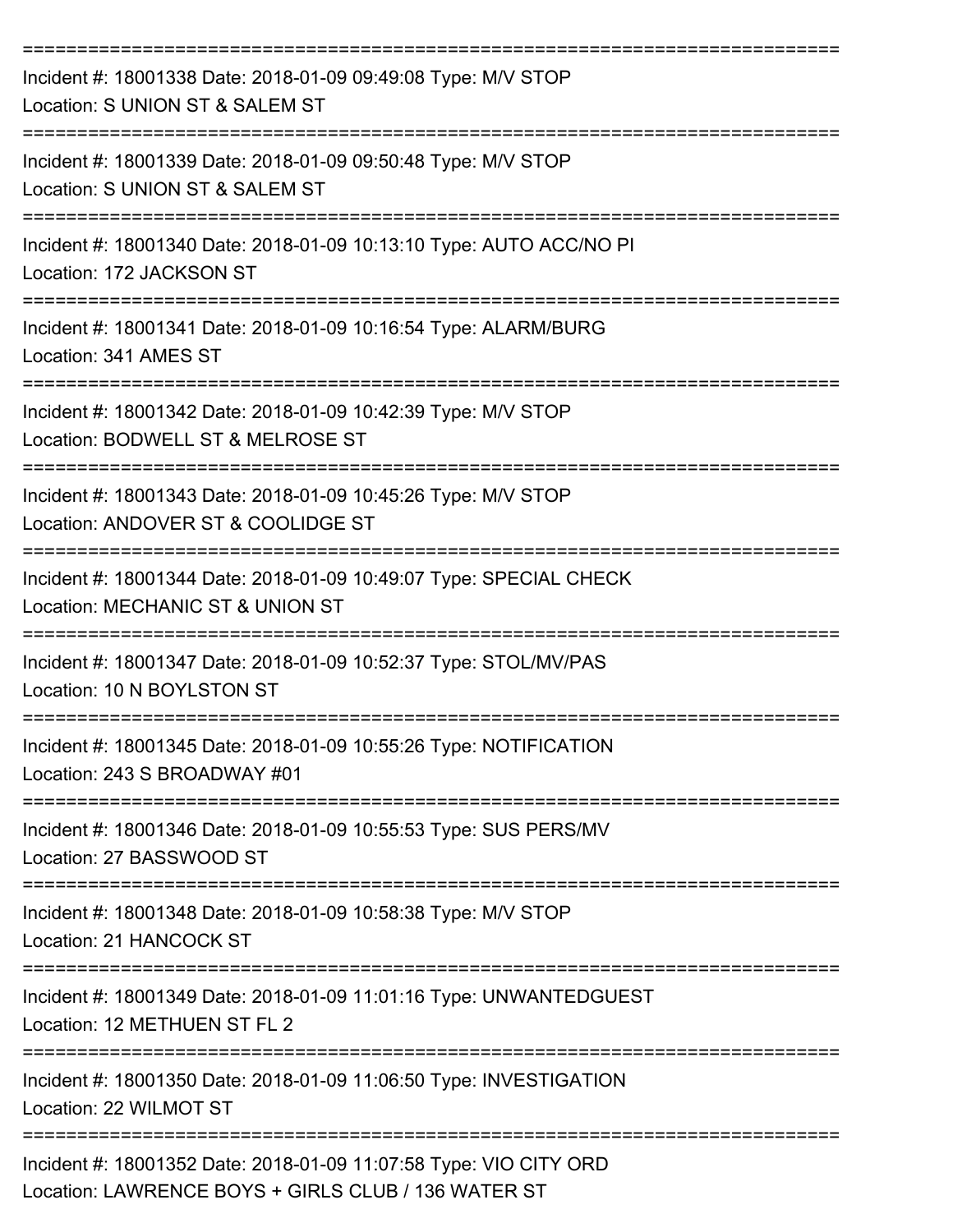| Incident #: 18001351 Date: 2018-01-09 11:08:52 Type: M/V STOP<br>Location: 53 HANCOCK ST                               |
|------------------------------------------------------------------------------------------------------------------------|
| Incident #: 18001353 Date: 2018-01-09 11:09:57 Type: M/V STOP<br>Location: WENDY'S / 99 WINTHROP AV                    |
| Incident #: 18001354 Date: 2018-01-09 11:13:20 Type: ALARM/HOLD<br>Location: 296 BROADWAY                              |
| Incident #: 18001356 Date: 2018-01-09 11:17:46 Type: LIC PLATE STO<br>Location: 66 E HAVERHILL ST                      |
| Incident #: 18001355 Date: 2018-01-09 11:18:30 Type: ALARM/BURG<br>Location: 495 LOWELL ST                             |
| Incident #: 18001357 Date: 2018-01-09 11:25:07 Type: INVESTIGATION<br>Location: 62 ESSEX ST                            |
| Incident #: 18001358 Date: 2018-01-09 11:25:48 Type: PARK & WALK<br>Location: BRADFORD ST & BROADWAY                   |
| Incident #: 18001359 Date: 2018-01-09 11:27:25 Type: M/V STOP<br>Location: REGISTRY OF MOTOR VEHICLES / 73 WINTHROP AV |
| Incident #: 18001360 Date: 2018-01-09 11:29:39 Type: PARK & WALK<br>Location: BRADFORD ST & BROADWAY                   |
| Incident #: 18001361 Date: 2018-01-09 11:45:23 Type: MISSING PERS<br>Location: 25 BEVEL ST                             |
| Incident #: 18001363 Date: 2018-01-09 11:48:16 Type: LOST PROPERTY<br>Location: 38 LEBANON ST #D                       |
| Incident #: 18001362 Date: 2018-01-09 11:49:14 Type: CRUISER ACCID<br>Location: 27 BASSWOOD ST                         |
| Incident #: 18001364 Date: 2018-01-09 11:54:31 Type: MEDIC SUPPORT<br>Location: GREATER FAMILY CLINIC / 150 PARK ST    |
| Incident #: 18001365 Date: 2018-01-09 12:00:02 Type: DRUG OVERDOSE<br>Location: CARON'S PACKAGE STORE / 239 BROADWAY   |
|                                                                                                                        |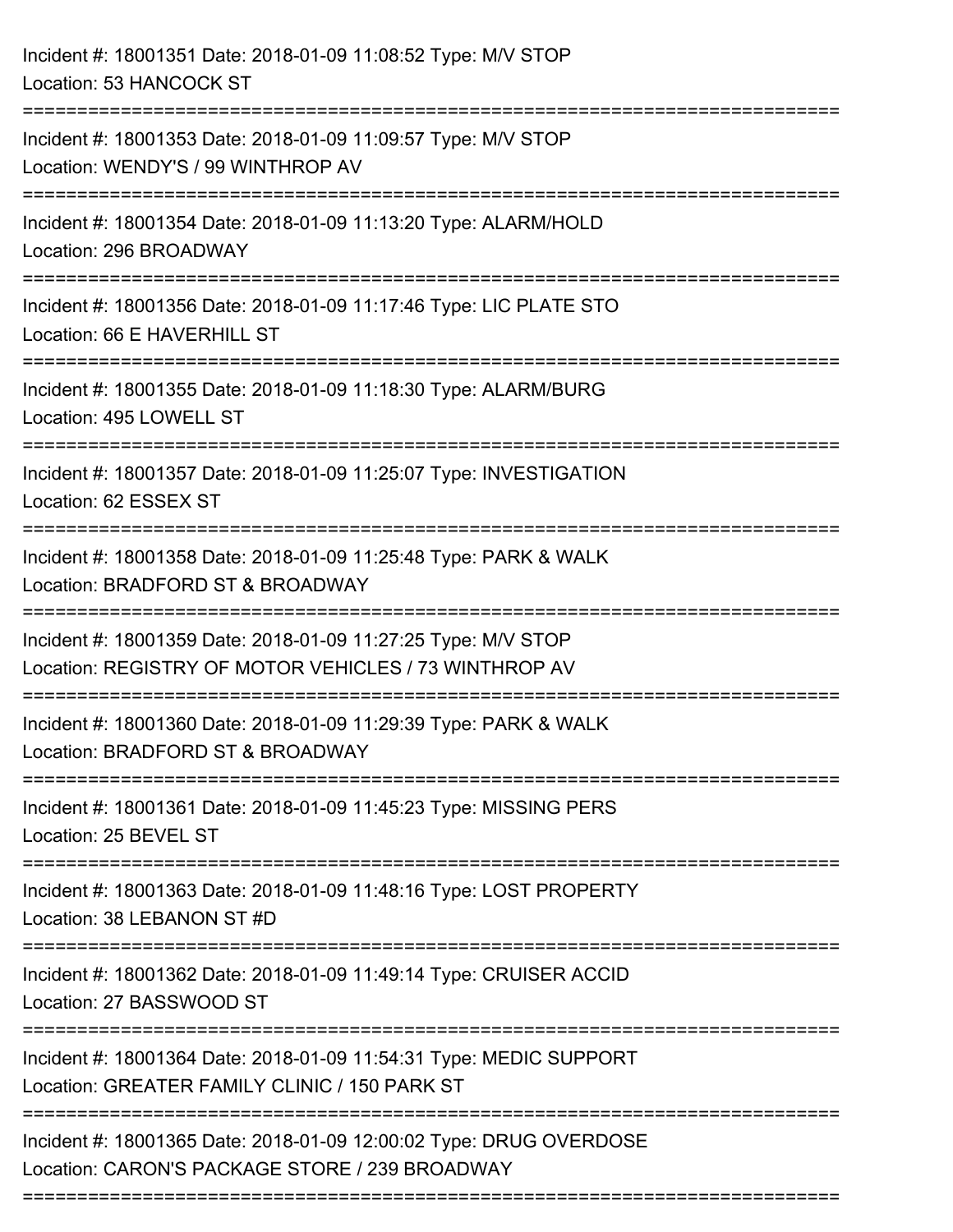| Incident #: 18001366 Date: 2018-01-09 12:07:25 Type: ALARM/BURG<br>Location: 42 MONMOUTH ST FL 2                                                     |
|------------------------------------------------------------------------------------------------------------------------------------------------------|
| Incident #: 18001367 Date: 2018-01-09 12:11:40 Type: 911 HANG UP<br>Location: 252 PROSPECT ST #1R                                                    |
| Incident #: 18001368 Date: 2018-01-09 12:20:02 Type: M/V STOP<br>Location: PARK ST & WELLS ST                                                        |
| Incident #: 18001369 Date: 2018-01-09 12:30:42 Type: M/V STOP<br><b>Location: MARSTON ST</b>                                                         |
| Incident #: 18001370 Date: 2018-01-09 12:36:35 Type: INVEST CONT<br>Location: 32 LAWRENCE ST                                                         |
| Incident #: 18001371 Date: 2018-01-09 12:39:15 Type: INVESTIGATION<br>Location: BRUCE SCHOOL / 135 BUTLER ST<br>;=================================== |
| Incident #: 18001372 Date: 2018-01-09 12:39:41 Type: INVEST CONT<br>Location: 153 BEACON AV                                                          |
| Incident #: 18001373 Date: 2018-01-09 13:03:18 Type: M/V STOP<br>Location: HAMPSHIRE ST & LAWRENCE ST                                                |
| Incident #: 18001374 Date: 2018-01-09 13:06:37 Type: SPECIAL CHECK<br>Location: MECHANIC ST & UNION ST                                               |
| Incident #: 18001376 Date: 2018-01-09 13:13:31 Type: MEDIC SUPPORT<br>Location: COLLUM HEALTH CLINIC / 280 MERRIMACK ST                              |
| Incident #: 18001375 Date: 2018-01-09 13:13:36 Type: TOW OF M/V<br>Location: TOYE AV                                                                 |
| Incident #: 18001377 Date: 2018-01-09 13:15:03 Type: INVEST CONT<br>Location: 16 OSGOOD ST                                                           |
| Incident #: 18001378 Date: 2018-01-09 13:17:19 Type: M/V STOP<br>Location: LAWRENCE ST & LEBANON ST                                                  |
| Incident #: 18001379 Date: 2018-01-09 13:32:46 Type: THREATS<br>Location: MARY IMMACULATE / 172 BENNINGTON ST                                        |
|                                                                                                                                                      |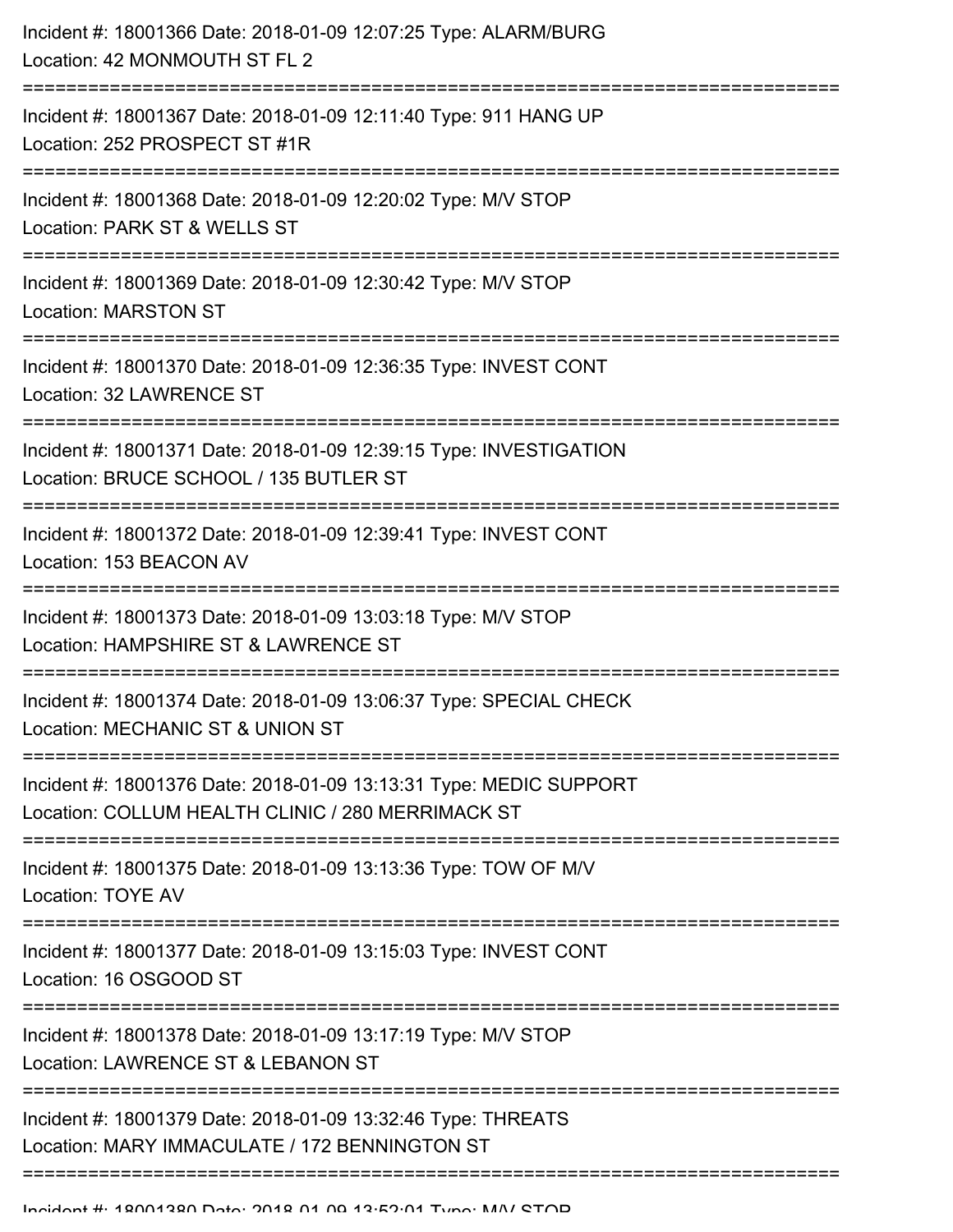Location: 3RH588 / MT VERNON ST

=========================================================================== Incident #: 18001381 Date: 2018-01-09 14:08:54 Type: AUTO ACC/PI Location: ANDOVER ST & SULLIVAN AV =========================================================================== Incident #: 18001382 Date: 2018-01-09 14:12:44 Type: M/V STOP Location: 700 ESSEX ST =========================================================================== Incident #: 18001383 Date: 2018-01-09 14:13:48 Type: NOTIFICATION Location: 309 E HAVERHILL ST =========================================================================== Incident #: 18001384 Date: 2018-01-09 14:15:27 Type: ASSIST FIRE Location: 96 E HAVERHILL ST =========================================================================== Incident #: 18001385 Date: 2018-01-09 14:19:33 Type: MEDIC SUPPORT Location: 700 ESSEX ST =========================================================================== Incident #: 18001386 Date: 2018-01-09 14:21:08 Type: OFFICER ASSIS Location: PARTHUM SCHOOL / 255 E HAVERHILL ST =========================================================================== Incident #: 18001387 Date: 2018-01-09 14:25:12 Type: OFFICER ASSIS Location: 393 CHESTNUT ST =========================================================================== Incident #: 18001388 Date: 2018-01-09 14:29:11 Type: SPECIAL CHECK Location: MECHANIC ST & UNION ST =========================================================================== Incident #: 18001389 Date: 2018-01-09 14:30:24 Type: HIT & RUN M/V Location: 423 ESSEX ST =========================================================================== Incident #: 18001390 Date: 2018-01-09 14:38:45 Type: MAN DOWN Location: 15 MARGIN ST =========================================================================== Incident #: 18001391 Date: 2018-01-09 14:42:23 Type: MEDIC SUPPORT Location: 56 SPRINGFIELD ST #REAR LEFT SIDE FL HALLWAY =========================================================================== Incident #: 18001392 Date: 2018-01-09 14:43:27 Type: ALARM/BURG Location: KEY POLYMER / 17 SHEPARD ST =========================================================================== Incident #: 18001393 Date: 2018-01-09 14:46:49 Type: M/V STOP Location: 265 ESSEX ST =========================================================================== Incident #: 18001395 Date: 2018-01-09 15:00:35 Type: UNWANTEDGUEST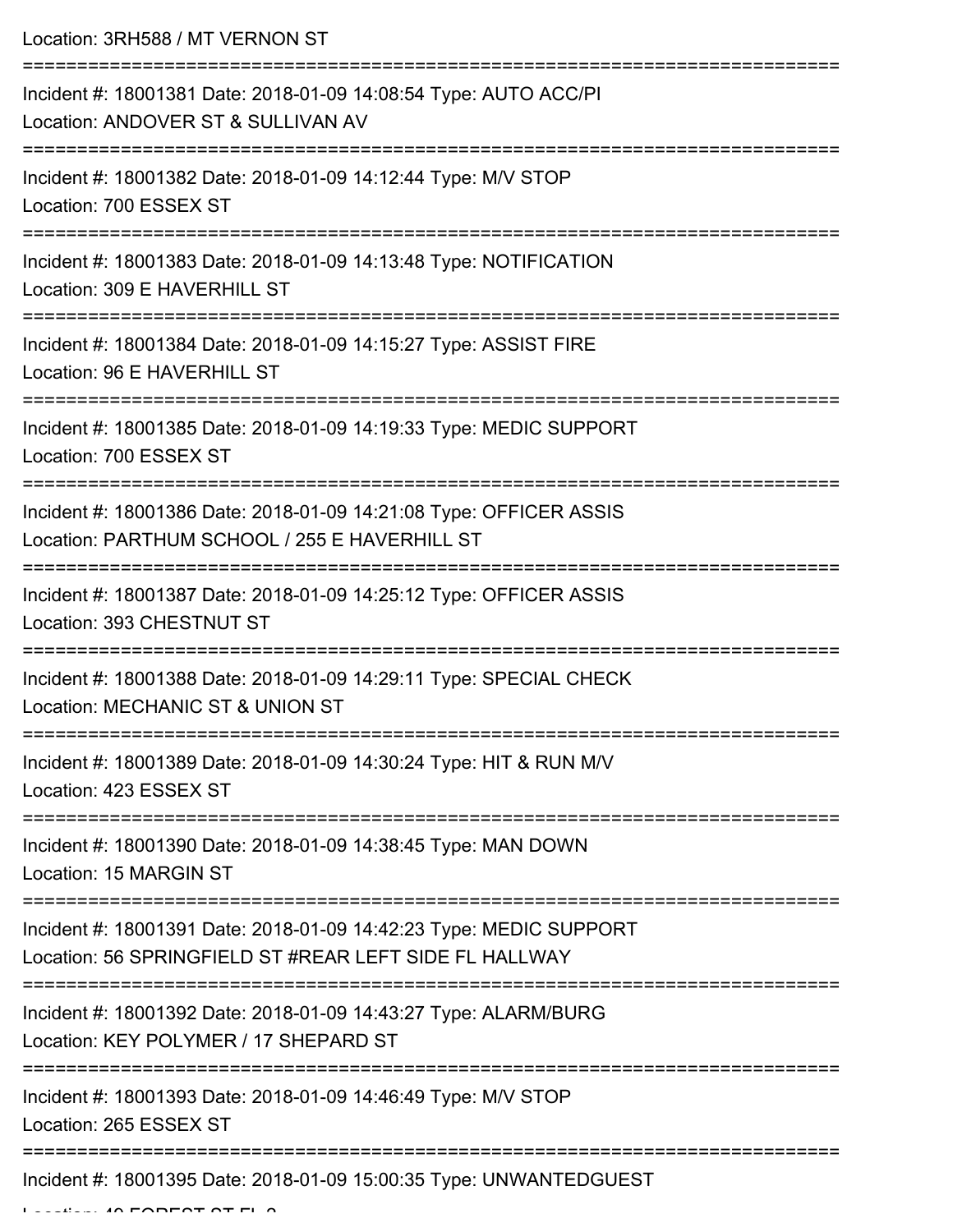| Incident #: 18001394 Date: 2018-01-09 15:00:36 Type: INVEST CONT<br>Location: 104 HOWARD ST                                       |
|-----------------------------------------------------------------------------------------------------------------------------------|
| Incident #: 18001396 Date: 2018-01-09 15:01:52 Type: STOLEN PROP<br>Location: 102 STEARNS AV                                      |
| Incident #: 18001397 Date: 2018-01-09 15:10:19 Type: CK WELL BEING<br>Location: ANDOVER ST & S UNION ST                           |
| Incident #: 18001398 Date: 2018-01-09 15:18:52 Type: NOISE ORD<br>Location: 133 ESSEX ST                                          |
| Incident #: 18001399 Date: 2018-01-09 15:20:25 Type: DOMESTIC/PROG<br>Location: 374 S UNION ST FL 1STFL<br>---------------------- |
| Incident #: 18001400 Date: 2018-01-09 15:33:40 Type: A&B PAST<br>Location: 48 EUTAW ST                                            |
| Incident #: 18001401 Date: 2018-01-09 15:37:23 Type: M/V STOP<br>Location: 32 MANCHESTER ST                                       |
| Incident #: 18001402 Date: 2018-01-09 15:50:21 Type: AUTO ACC/NO PI<br>Location: DURHAM ST & S BROADWAY                           |
| Incident #: 18001403 Date: 2018-01-09 15:50:50 Type: MV/BLOCKING<br>Location: ACTON ST & WEST ST                                  |
| Incident #: 18001404 Date: 2018-01-09 15:53:54 Type: 209A/VIOLATION<br>Location: 109 S BROADWAY                                   |
| Incident #: 18001405 Date: 2018-01-09 16:03:21 Type: INVESTIGATION<br>Location: 90 LOWELL ST                                      |
| ;===========================<br>Incident #: 18001406 Date: 2018-01-09 16:12:40 Type: HIT & RUN M/V<br>Location: 53 BENNINGTON ST  |
| Incident #: 18001407 Date: 2018-01-09 16:22:43 Type: TRESPASSING<br>Location: 246 E HAVERHILL ST                                  |
| Incident #: 18001408 Date: 2018-01-09 16:32:02 Type: CK WELL BEING<br>Location: 250 SALEM ST FL 1                                 |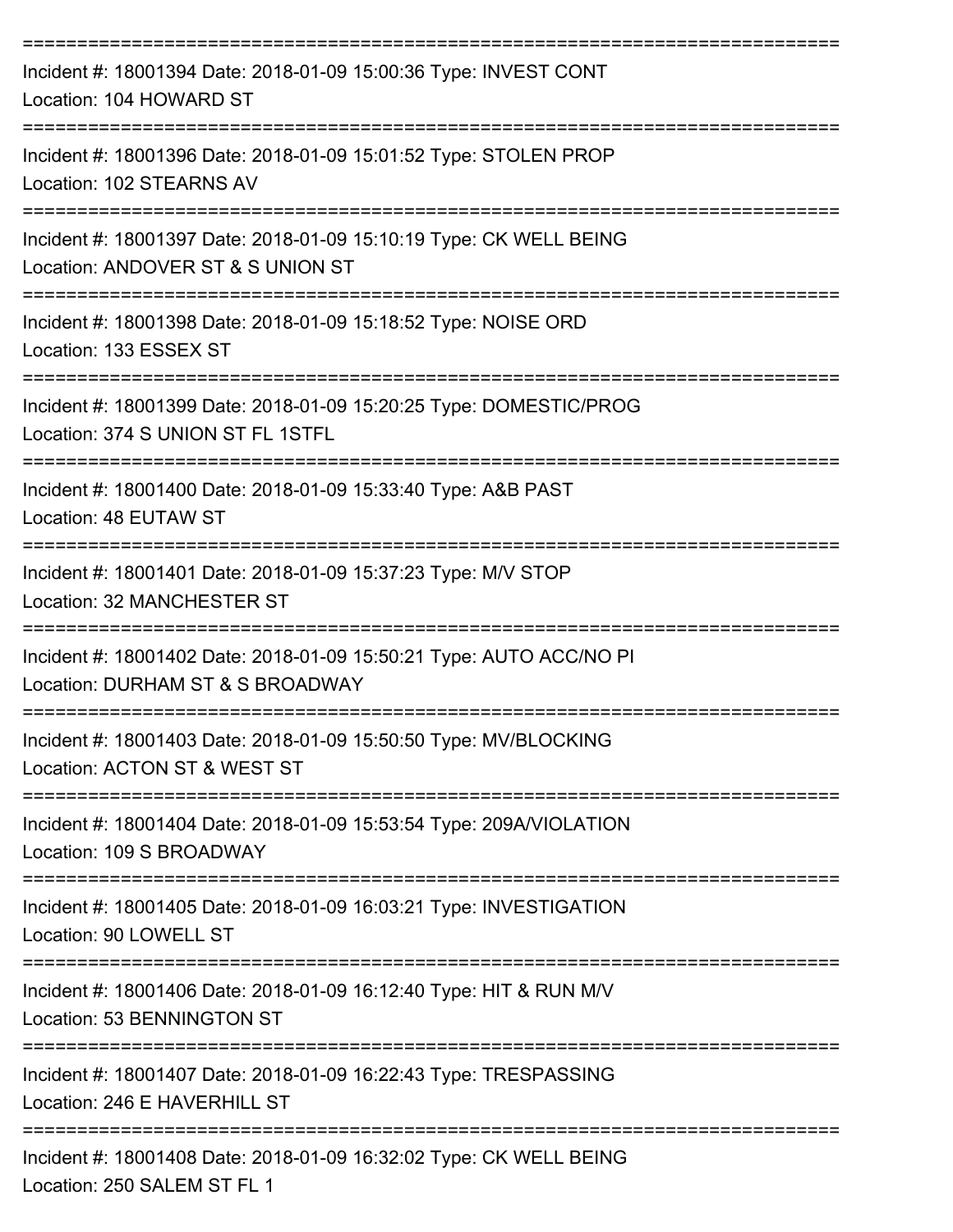| Incident #: 18001409 Date: 2018-01-09 16:53:06 Type: INVESTIGATION<br>Location: 90 LOWELL ST                                          |
|---------------------------------------------------------------------------------------------------------------------------------------|
| Incident #: 18001410 Date: 2018-01-09 17:11:00 Type: HIT & RUN M/V<br>Location: NEWTON ST & SALEM ST                                  |
| Incident #: 18001412 Date: 2018-01-09 17:21:06 Type: M/V STOP<br>Location: 253 ESSEX ST                                               |
| Incident #: 18001411 Date: 2018-01-09 17:21:14 Type: LIC PLATE STO<br>Location: 272 E HAVERHILL ST                                    |
| Incident #: 18001413 Date: 2018-01-09 17:23:52 Type: M/V STOP<br>Location: ESSEX ST & HAMPSHIRE ST                                    |
| Incident #: 18001414 Date: 2018-01-09 17:31:25 Type: M/V STOP<br>Location: BROADWAY & COMMON ST<br>;================================= |
| Incident #: 18001415 Date: 2018-01-09 17:38:54 Type: M/V STOP<br>Location: COMMON ST & NEWBURY ST                                     |
| Incident #: 18001416 Date: 2018-01-09 17:41:57 Type: M/V STOP<br>Location: 35 COMMON ST                                               |
| Incident #: 18001417 Date: 2018-01-09 17:42:30 Type: M/V STOP<br>Location: KINGSTON ST & S BROADWAY                                   |
| Incident #: 18001418 Date: 2018-01-09 17:44:34 Type: M/V STOP<br>Location: 53 NEWBURY ST                                              |
| Incident #: 18001419 Date: 2018-01-09 17:49:19 Type: M/V STOP<br>Location: JACKSON CT & JACKSON ST                                    |
| Incident #: 18001421 Date: 2018-01-09 17:50:54 Type: RECOV/STOL/MV<br>Location: 27 STEVENS ST                                         |
| Incident #: 18001420 Date: 2018-01-09 17:52:11 Type: M/V STOP<br>Location: AVON ST & JACKSON ST                                       |
| Incident #: 18001422 Date: 2018-01-09 17:53:14 Type: INVEST CONT<br>Location: 166 PARKER ST<br>===========================            |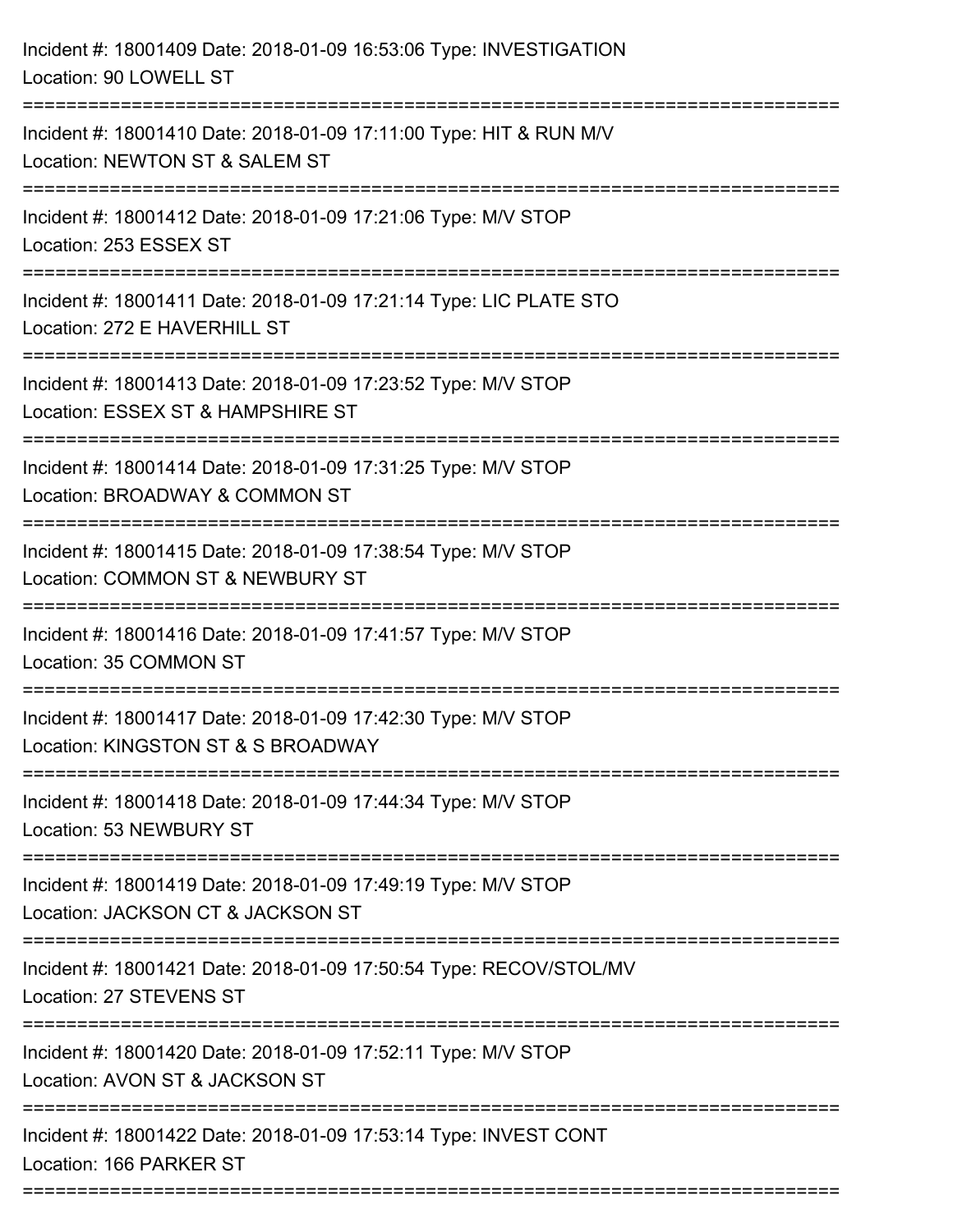Location: PARKER ST & SALEM ST

=========================================================================== Incident #: 18001424 Date: 2018-01-09 17:58:09 Type: M/V STOP Location: MANCHESTER ST & WEST ST =========================================================================== Incident #: 18001425 Date: 2018-01-09 17:59:14 Type: AUTO ACC/UNK PI Location: 480 HAVERHILL ST =========================================================================== Incident #: 18001426 Date: 2018-01-09 18:11:54 Type: CK WELL BEING Location: 49 THORNDIKE ST =========================================================================== Incident #: 18001427 Date: 2018-01-09 18:25:57 Type: DISTURBANCE Location: VINFIN / 427 LOWELL ST =========================================================================== Incident #: 18001428 Date: 2018-01-09 18:41:24 Type: NOTIFICATION Location: 10 SHERIDAN ST =========================================================================== Incident #: 18001429 Date: 2018-01-09 18:47:41 Type: 911 HANG UP Location: 67 NEWTON ST =========================================================================== Incident #: 18001430 Date: 2018-01-09 18:52:24 Type: NOTIFICATION Location: 59 TENNEY ST =========================================================================== Incident #: 18001431 Date: 2018-01-09 18:56:33 Type: LARCENY/PAST Location: 191 PARKER ST =========================================================================== Incident #: 18001432 Date: 2018-01-09 19:10:04 Type: SUICIDE ATTEMPT Location: 169 HAVERHILL ST =========================================================================== Incident #: 18001433 Date: 2018-01-09 19:16:42 Type: KEEP PEACE Location: 10 CAMPO SECO ST =========================================================================== Incident #: 18001434 Date: 2018-01-09 19:18:08 Type: FIGHT Location: 70-71 N PARISH RD =========================================================================== Incident #: 18001435 Date: 2018-01-09 19:35:17 Type: MV/BLOCKING Location: 100 BENNINGTON ST =========================================================================== Incident #: 18001436 Date: 2018-01-09 19:43:26 Type: MEDIC SUPPORT Location: 14 GLENWOOD DR ===========================================================================

Incident #: 18001437 Date: 2018-01-09 19:49:40 Type: 911 HANG UP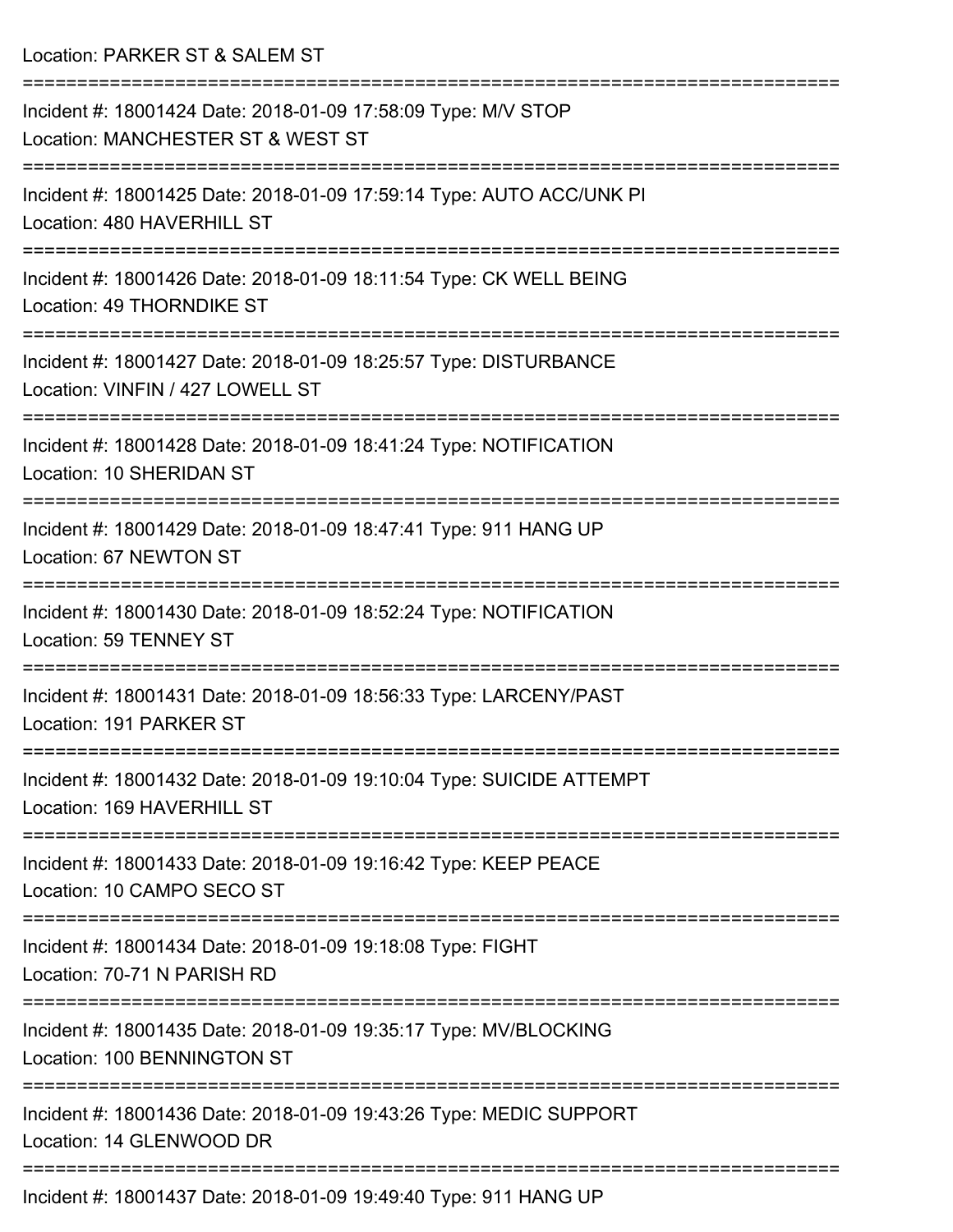| Location: 68 WARWICK ST                                                                                           |  |
|-------------------------------------------------------------------------------------------------------------------|--|
| Incident #: 18001438 Date: 2018-01-09 20:14:34 Type: M/V STOP<br>Location: JACKSON ST & METHUEN ST                |  |
| Incident #: 18001439 Date: 2018-01-09 20:15:16 Type: DK (DRUNK)<br>Location: 90 SUMMER ST FL 2                    |  |
| Incident #: 18001440 Date: 2018-01-09 20:39:29 Type: UNKNOWN PROB<br>Location: 231 JACKSON ST FL 1                |  |
| Incident #: 18001441 Date: 2018-01-09 20:44:58 Type: DISTURBANCE<br>Location: 90 LOWELL ST                        |  |
| Incident #: 18001442 Date: 2018-01-09 20:45:01 Type: TOW/REPOSSED<br>Location: 157 ABBOTT ST                      |  |
| Incident #: 18001443 Date: 2018-01-09 21:19:37 Type: LOUD NOISE<br>Location: 29 CAMELLA TEOLI WY FL 1             |  |
| Incident #: 18001444 Date: 2018-01-09 21:26:29 Type: MV/BLOCKING<br>Location: 6 CEDAR ST                          |  |
| Incident #: 18001445 Date: 2018-01-09 21:32:46 Type: INVESTIGATION<br>Location: 16 BELMONT ST                     |  |
| Incident #: 18001446 Date: 2018-01-09 22:03:36 Type: HIT & RUN M/V<br>Location: 37 EUTAW ST FL 2                  |  |
| Incident #: 18001447 Date: 2018-01-09 22:06:26 Type: WARRANT SERVE<br>Location: 18 LEA ST #1                      |  |
| Incident #: 18001448 Date: 2018-01-09 22:31:31 Type: INVESTIGATION<br>Location: 90 LOWELL ST                      |  |
| Incident #: 18001449 Date: 2018-01-09 22:36:26 Type: DISTURBANCE<br>Location: 18 FULTON ST                        |  |
| Incident #: 18001450 Date: 2018-01-09 22:44:27 Type: ALARM/BURG<br>Location: JIMENEZ SUPERMARKET / 117 NEWBURY ST |  |
| Incident #: 18001451 Date: 2018-01-09 22:48:29 Type: LARCENY/PAST                                                 |  |